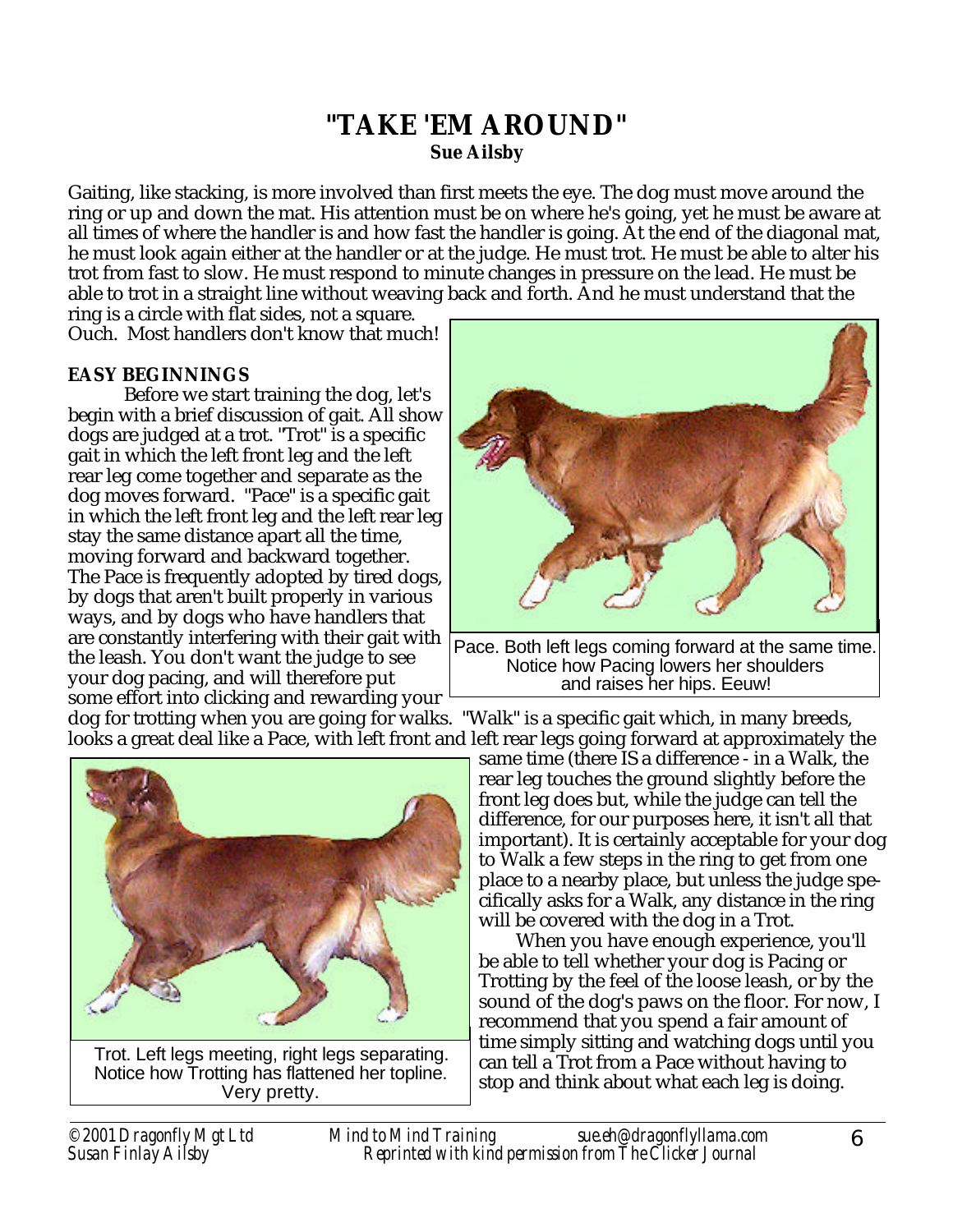#### **FOLLOWING THE PATH**

In free stacking, and in life, you spend a lot of time teaching the dog to watch you. Now you must teach him NOT to watch you. There are several exercises to help with this.

With the dog off-leash, walk in a small circle fifteen to twenty feet in diameter, counterclockwise. The dog is in the center of the circle trying to figure out what the heck you are doing. If you've used this circle to teach the dog the beginnings of heeling, you'll have to do some work to show him that isn't what you want now. You could, for instance, put your left hand out to your side at shoulder height (as if you were holding a show lead) while you walk. Later, this arm-out will become one of the many cues he uses to tell that you are doing conformation gaiting, not heeling or loose-leash walking. Be sure that you're looking about ten feet in front of you along the circle, not at the dog. If you look at the dog, he'll naturally look at you, which isn't what you want. The dog must be AWARE of you, but if he's looking at you while he gaits, he'll be throwing his legs out of alignment.

OK. Counterclockwise circle, left hand out, looking where you're going, dog in the center. Clicker and treats. Now what? While you are walking, the dog might standing in the center of the circle and watch you. Click and toss a treat ahead of you along your path, to get him up and moving. The dog might come toward you or follow you as you walk. Click and toss the treat out in

front of you. The dog might start walking and watching you, heeling. If (and when) he's that willing to work with you, start clicking him when he's NOT looking at you. If you can do this without looking at him, super. If you can't (and most people can't), get a friend to sit outside your circle and click for you when the dog is looking away from you. After the click, toss the treat into the center of the circle.

Oh, oh, oh! Why would you do that? The dog will learn mat diving! Ah, grasshopper, breath deeply. Be calm. We will deal with that "problem" later. For now, you're tossing the treat into the center of your circle for several reasons. First, the food is the primary reinforcer for the behavior. Eating from the center of the circle will help take the dog's attention off you, which is, after all. what you're trying to teach him. Second, it takes the dog away from you and gives him a chance to come back toward you and offer you the walking-together-but-not-looking-at-eachother behavior again. A win-win situation.



Note the invisible leash!

You can also use this walking circle to teach the dog to lead out in front of you, which will make him look animated, cheerful, and athletic. Once the dog is going around the circle well, start tossing his treat out in front of him instead of into the center of the circle, and click when he's slightly in front of you and looking where he's going, rather than beside you.

As he gets better and better at walking beside you and not looking at you, you can get fussier. Go faster, and click him only when he's trotting.

Another useful exercise is teaching the dog to look ahead of himself from a stationary position, then transferring it to movement. Ask him to stay, walk out in front of him, and put a large piece of bait on the floor. If he can't stay yet, hold him and toss it out in front of him. Be sure he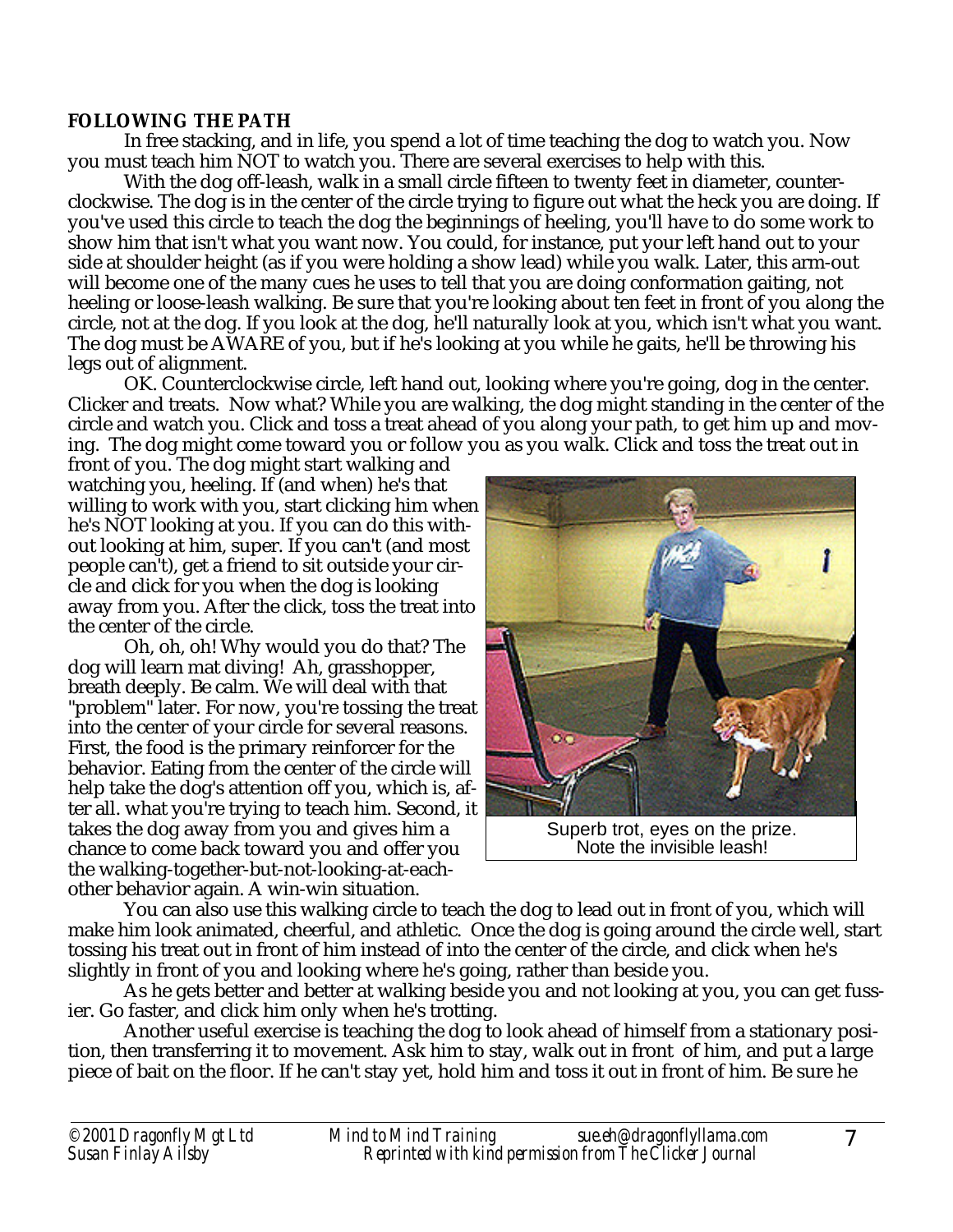sees it. Walk back to his right side. Tease him a little with your voice. "See it? Want it? Gonna get it?" When you are SURE he's looking at it, click and let him get it. Don't click or let him go unless he is looking at the treat on the floor. When you've done this in four or five different places, you can put a cue on it, and hearing the cue will get him to look out in front of him for a treat. My cue is "Look", and my cue to look at me is "Watch". I think it's fun to stand with the dog beside me and cue "Look" (she looks out in front), "Watch" (she looks at me), and "Look" again. It certainly lets me know that she understands where she's supposed to be looking!

A third exercise is to put a chair at the end of one mat. Use the chair as a target to be touched to earn a click. Have the dog go farther and farther to get to the chair. Soon he'll be doing two mats with a corner in between to get to the chair, then three mats and two corners, then the entire circle.

Will the dog try to cut the corner to go directly to the chair? Of course he will! If you don't like the path he's taking, turn away from him and don't click him for targeting the chair. With the circle work you've already done, he'll turn and come back to you so you can start again with a bit less distance before the corner.

Let's talk about that corner for a moment. You do want the dog trotting on the mats, which form a square. At the same time, you don't want the dog running right into those square corners, because having to turn the right angled corners will interrupt the lovely flow of his trot. So you want a flat-sided circle. By walking the circle exercise, and by working the chair target, you're teaching the dog to balance the style of circle he's making.

Another factor in the circle that you'll be paying attention to will be how far the dog is from you (although this is part of the corner definition as well). He needs to be close enough to you that you're both moving together, yet he should be slightly ahead of you, and far enough from you that he appears to have his own personal space and integrity. Another reason for your left hand out from your body at shoulder height - if the dog's spine between his hips is centered under your outstretched hand, he's probably in a perfect gaiting position, and the leash between your hand and his neck is not pulling him off to the side and throwing his gait off.

## **UP AND BACK**

So, he can go around in circles. Now he needs to go in a straight line, and so do you! Let's start, as always, with you. The judge needs to see the dog trotting away from her, and back towards her. This away-from-the-judge and back-to-the-judge is called the "up and back", or the "diagonal". What she really needs to see is how the legs move in relation to each other, so you and the dog need to go straight. Wobbling back and forth won't help you. Life is easier if there is a diagonal mat for you to follow on the "up and back" in the ring, or at least if you can get one to practise with. If you can't, try drawing one on the ground, or putting a couple of strings on the ground to define the borders of an imaginary mat three feet wide.

You will have to wear good shoes with non-slip soles to show your dog. Why? Because the mat is not for you. Write this on the fridge where you can see it. The mat is not for you, the mat is for the dog. YOU are not allowed to walk on the mat! The mat is for the dog. Did I get that point across? Good!

Alone, without the dog, you'll practise the diagonal (note that the "diagonal" is not always done from one corner of the ring to the opposite corner - sometimes it's done on one side of the ring, but you and the dog have to know the same stuff anyway). Start on the right side of the mat, on the floor (re-member, you're not allowed to walk on the mat). Look for an eye-target in the distance so you can watch the target as you move along the right edge of the mat. This target is the trick to walking in a straight line. Don't look where your feet are, don't look at your pretend dog, just keep your eye on the target. This is a great hint for laying scent tracks in a straight line too, in case you were interested!

| ©2001 Dragonfly Mgt Ltd<br>Susan Finlay Ailsby | <b>Mind to Mind Training</b>                            | sue.eh@dragonflyllama.com |  |
|------------------------------------------------|---------------------------------------------------------|---------------------------|--|
|                                                | Reprinted with kind permission from The Clicker Journal |                           |  |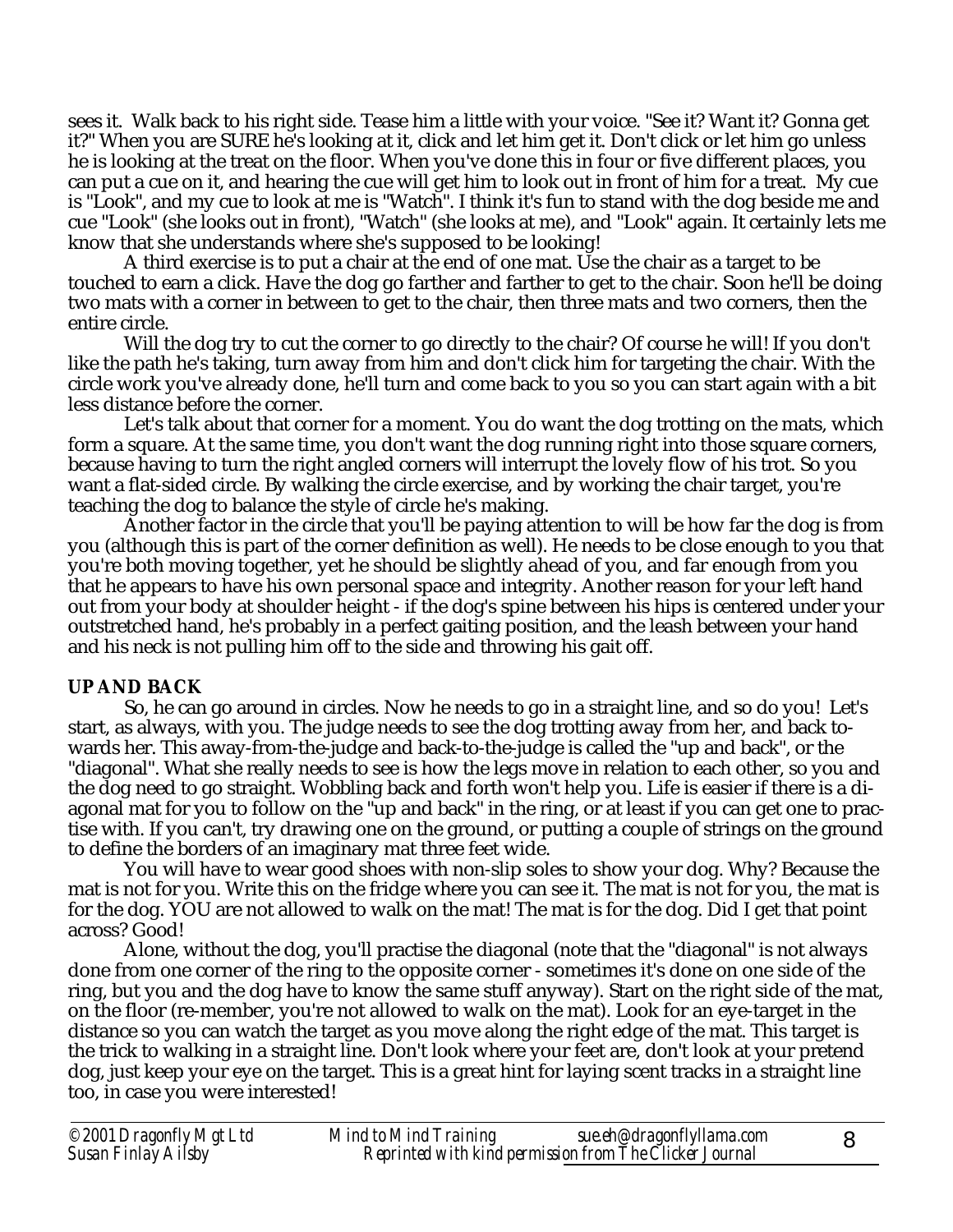When you get to the end of your mat (this is the complicated part), stop, then back up to your left until you are on the opposite side of the mat, facing back the way you came. Find another eye-target, and go back to the beginning. Your left hand, at shoulder height out from your body, followed a path down the center of the mat, both going out and coming back. Wow, you're a star! Notice that if you'd had a dog on a leash, the dog would have been able to walk straight up the center of the mat, and straight back down the center of the mat, without zigzagging at all. Or at least, if you practised this a few more times by yourself, that's what could happen!

## **GIMME THAT RIBBON, BUBBA!**

If your dog has a good head and expression, typical of his breed, it's a good idea to teach him to make some



side of the mat to the left to return. Dog has trotted away down the center of the mat, and is turning to return down the center.

eye contact with the judge. It's hard to resist a pretty dog who's staring at you, wiggling his eyebrows and asking for the ribbon with a big grin. For dogs who are a little uncertain of strangers, it also gives the dog added



Handler is off the mat, dog centered correctly on the mat. The blue ribbon is the handler's eye-target.

confidence as it turns every stranger into nothing more scary than a treat dispenser.

One way to start teaching this is to simply pass the dog off to someone else and have them teach him to make eye contact. This is a super game for class situations - pass each dog around the room with each successive handler clicking for contact.

Another way is to have a helper act as judge and stand at one end of the diagonal. Walk the dog up to the person, click, and have the "judge" treat the dog. Trot him back to the other end, turn him around, back to the "judge", click, and have the "judge" treat him. Repeat this until the dog really wants to get back to the "judge" in order to get the treat, then begin slowing him down with the leash before he gets there so he has a chance to stop and make eye contact with the "judge" in order to get the click and treat. Use different "judges" and different mats until the dog is truly thrilled to be trotting toward anyone standing staring at him. When you

get him into the ring, any motion of the judge's hand will automatically produce an excited and inspiring expression.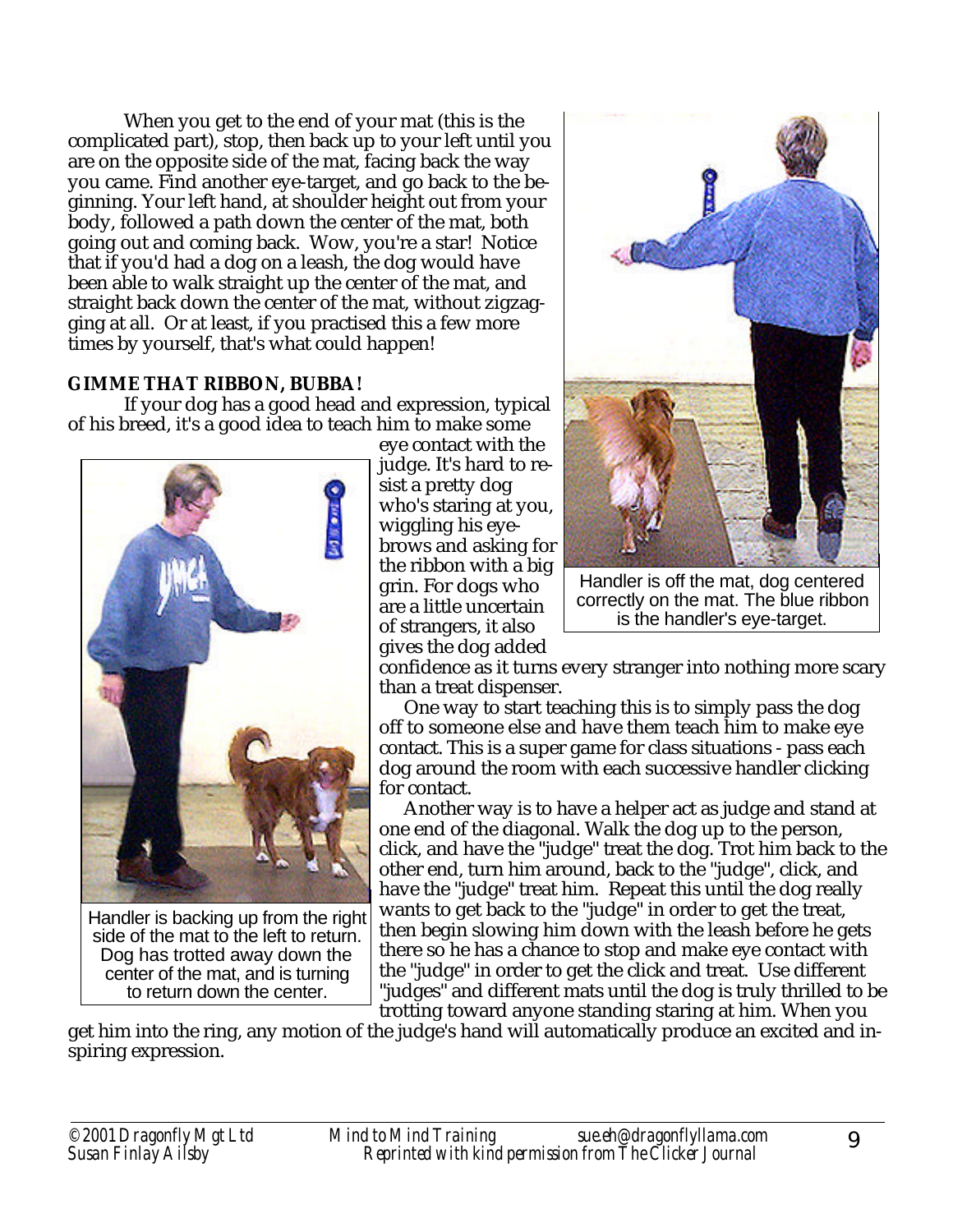This inspiring expression is a key factor in winning at conformation, and the clicker is a major weapon if you use it correctly. You can click the dog for holding his tail in the correct position. You can click him for putting his ears up. The last dog I showed in conformation was trained to make and hold eye contact with the judge as she walked around the ring examining the whole class, as well as to walk out in front of me to engage the judge in "conversation" after the diagonal. This got the dog's ears up, showed his expression, and established the judge as just another treat dispenser. If you are seriously into conformation, you can even have someone watch your dog gaiting and click when the dog assumes his best, flowing, extended stride in the trot. You, of course, stop and treat, then go again.

## **SPEED**

Let's talk about you again. If you're moving a very small dog around the ring, you might get away with a fast walk. Otherwise, you're going to have to run. When you run, you are trying to get where you're going without making everyone look at you.



Very nice. Dog is responding to the judge after walking into a pretty stack with the help of the leash.

They're supposed to be looking at the dog. Bend your knees. Run smoothly. Videotape yourself and get better. Watch other handlers. Running unobtrusively is a mechanical skill, and you DO need to practise it. A few tips - men, don't take your car keys, your office keys, your house keys, or a pocketful of change into the ring. Jingling is not cool. Women, this is a sport. Wear a sports bra. Knocking yourself out does not help your dog win.

Now the dog. At a trot, there is a specific speed which is best for your dog to go around the ring. Try different speeds. Have someone videotape you. If you don't know enough about conformation to make a decision, get someone who does to watch the tape, or watch you run the dog and make the decision for you. There is also a specific speed which is best for your dog to do the diagonal. It's not the same speed as going around. Again, get someone who knows to watch you go up and back, and tell you how fast your dog should be moving.

## **MAT DIVING**

I promised we'd talk about mat diving. Here we go.

Refraining from mat diving is the same behavior as Conformation Zen. If you didn't teach Zen when you were reading the Stacking article, go back and teach it now. Zen reminds the dog that he needs to control himself and give you what you want in order to get what he wants. When he understands Zen and has had some practise, you'll start explaining that bait which you throw on the floor is fair game, but bait which other people throw down, or that is just sitting on the floor waiting for innocent dogs to walk by, is completely unavailable.

If you have a reliable helper, you can teach this off leash. Do a little work on attention. When the dog is watching you, confident that if he watches you hard enough he can force you to click and give him a treat, have your helper show him a treat, then put the treat on the floor, and cover it with her shoe so he can't get it. Let him try. Short of biting through your helper's shoe, there is nothing he can do wrong. When he finally decides he can't get the bait under your helper's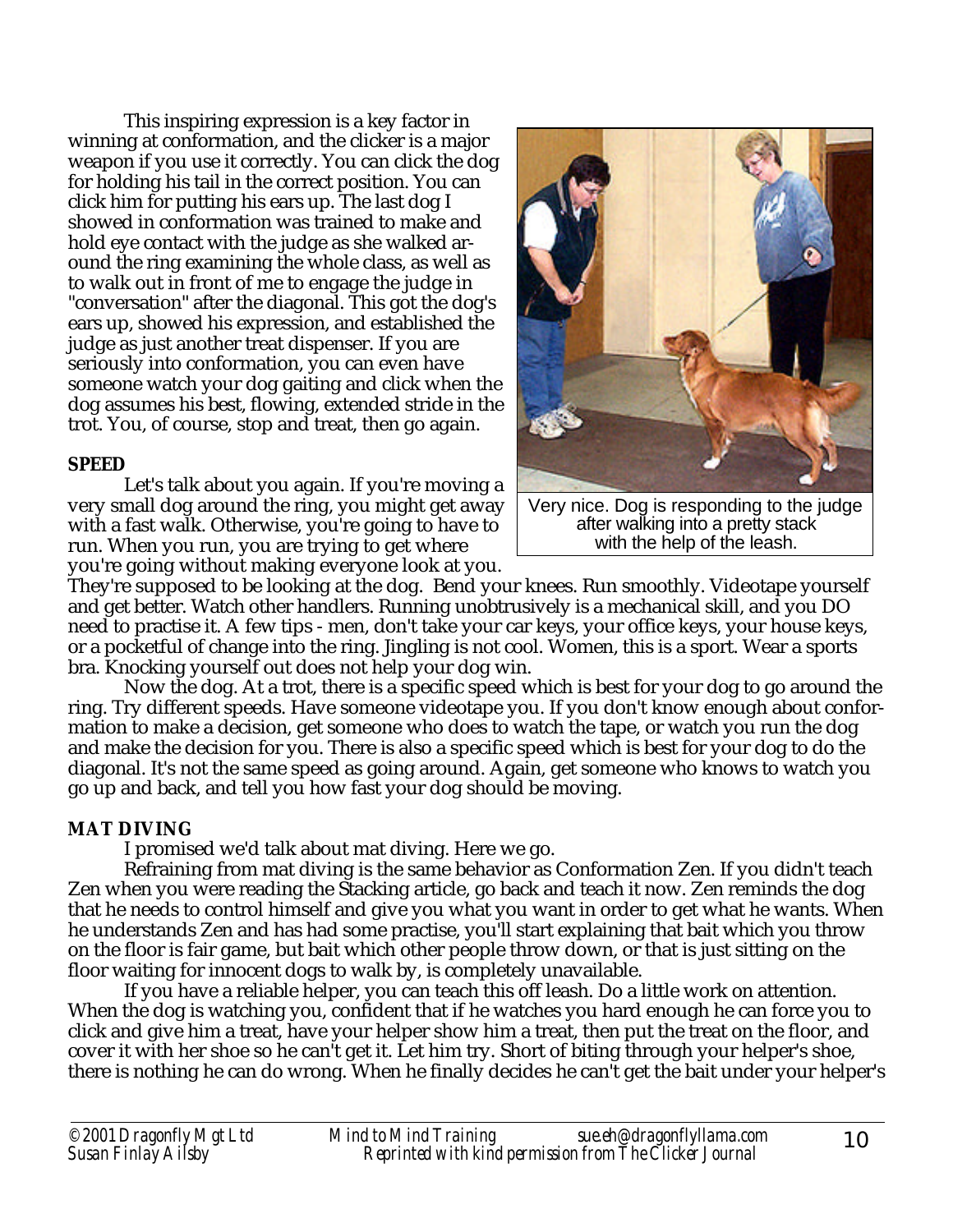shoe and starts to move away from it, click and hand him a treat. Do it again. Your helper takes the treat out from under her shoe, shows it to your dog again, and puts it back under her shoe. When he stops trying to get it, click, and give him a treat.

When you're training by yourself, have the dog on leash. Show him a treat and, without clicking or saying anything, toss the treat on the floor close enough that he will be interested in it, but definitely far enough away that the leash will prevent him from getting it. Let him try. He can pull on the leash, duck down, stand up, reach for the bait with his paws, whine, jump up and down, bark, but he will not not NOT be able to get to the treat. When he finally gives up, click, and give him a treat from your hand. Do it again. Pick up the treat from the floor, show it to him, toss it out again, and let him try for it again.

With or without the helper, on or off leash, think about what you're telling the dog. He can't have the treat on the floor no matter what he does, but as soon as he stops trying to



Excellent attention in spite of bait on the floor, very loose leash. Zen at its best!

get it, you're guaranteed to click and give him a free treat. Hmmmm. Work really hard and get nothing? Or don't work at all and get something? Zen is starting to make sense!

Now you can start changing the criteria. Can he walk away from the floor bait without diving for it? Click and treat. Can he trot a big circle around the floor bait without diving for it? Click and treat. Can he trot a small circle around it? Can he trot over it? Can he free stack on top of it? Can he back up over it?

Will this training actually work? You bet. In Best Of Breed competition at a National Specialty, another handler tossed a huge chunk of liver and hit my freestacked male Special right in the face just as the judge was coming to him. My dog allowed the liver to hit him in the face and didn't take his eyes off his handler. In fact, he didn't move a muscle. He had the training to know the chunk of liver was unavailable to him, but that by avoiding the temptation, he was earning a guaranteed goody.

When you have more confidence in Zen, you can add a voice cue ("Off" perhaps) if you want to, although I would suggest that an "OK" cue would be better. You are teaching the dog that food which hits the ground is not available. Food which hits the ground after an "OK" or a click, on the other hand, is his for the taking.

## **THE LEASH**

Possibly the worst part of judging is watching all the really bad leash handling. Why do dogs pace instead of trot? Bad leash handling. Why do dogs sidewind, paddle, goose step? Bad leash handling.

You have been teaching your dog to do the conformation behaviors without the leash. When you put the leash on him, remember that he can already do the behaviors. You don't have to use the leash to keep him with you, to make him start or stop or turn around, to move his feet,